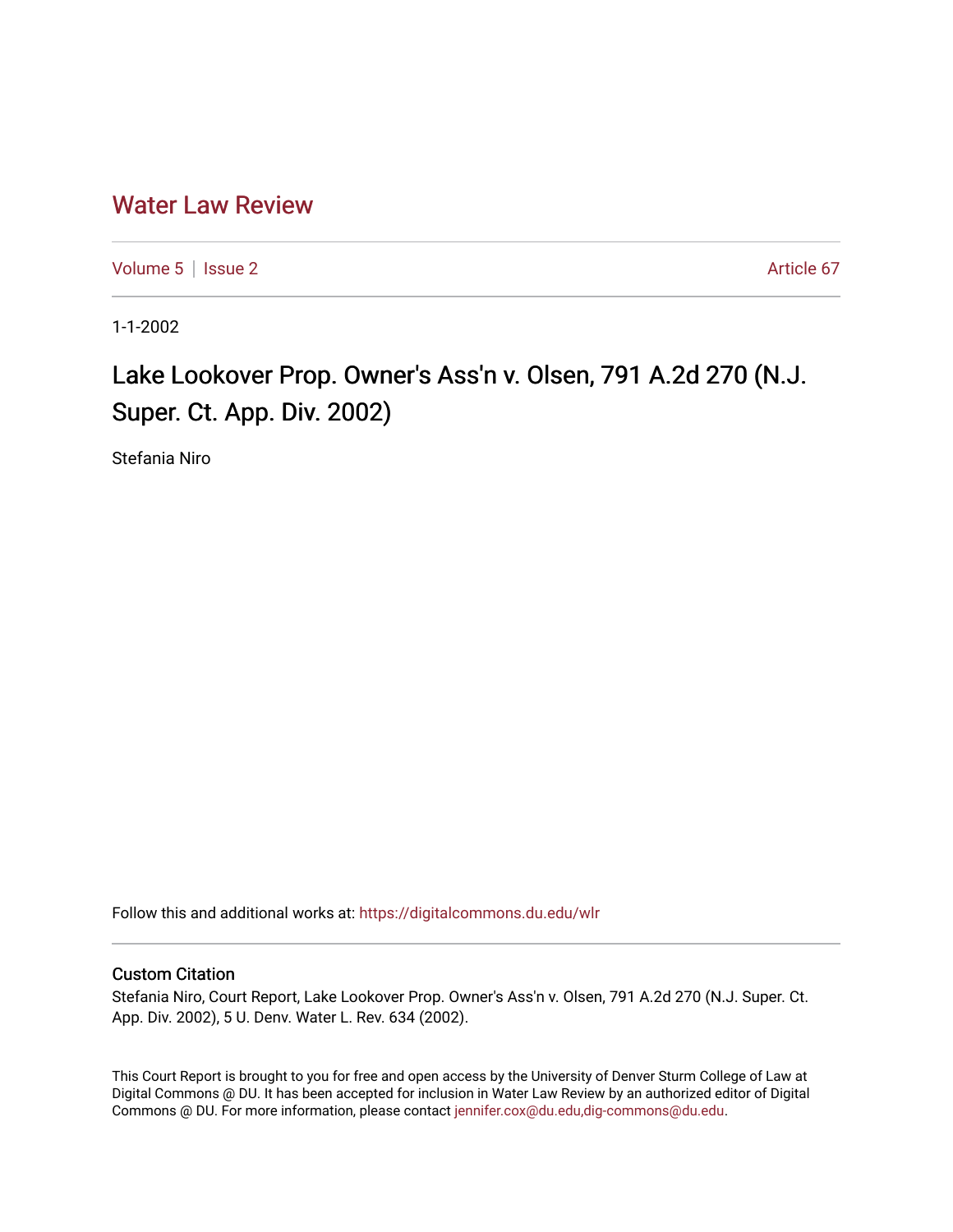Lake Lookover Prop. Owner's Ass'n v. Olsen, **791 A.2d 270 (N.J.** Super. Ct. **App.** Div. 2002) (affirming the lower court's decision to allow the property owners' association to assess costs to property owners for repair to the lake's dam, since the property owners have easement rights to the lake).

Olsen and other property owners (collectively, "Property Owners") appealed from an order by the Superior Court of New Jersey that required them to share in the cost of repairing a dam on Lake Lookover in which the Property Owners have easement rights by virtue of the fact that their property surrounds the lake. Lake Lookover came into existence in the 1920s when developers dammed a watercourse and subdivided property around the lake into more than 100 home sites. With the conveyances of these properties came easement rights to the lake.

In 1994, New Jersey's Department of Environmental Protection ("DEP") filed suit against the development company of the Lake Lookover properties and the property owners' association ("Association") after attempting, since 1980, to direct the development company and the Association to repair the dam. After several years of negotiations between the DEP, the development company and the Association, all three parties executed an agreement, which the Superior Court of New Jersey approved on March 11, 1998. This agreement, in which the development company conveyed the Lake Lookover property to the Association, required all Property Owners to contribute to the costs of repairing the dam. The agreement directed the Association to inform all Property Owners of the agreement, which the Association did on June 22, 1998.

After reaching the agreement, the Property Owners failed to pay their apportioned cost of repair, and the Association filed suit. The court held that the Association had the authority to make the assessments in order to pay for the dam repair. The Property Owners appealed, making two primary arguments.

First, the Property Owners wanted to abandon their easement rights, which they argued, would eliminate their liability for assessed repair costs. The appellate court determined that since the Property Owners had enjoyed the rights of the easement, they could not simply terminate those rights now. The court reasoned that allowing the Property Owners to abandon their easement rights, and thus their payment obligations, would harm other property owners and the lake itself.

Second, the Property Owners claimed that the Association did not have the right to assume the role of assessing repair costs. Again, the court ruled in favor of the Association, and found that the Association had the right to make assessments against the Property Owners. The court stated that the Association maintained and repaired the lake facility since the beginning of the Lake Lookover community. Additionally, the Association took the lead role in the prior litigation